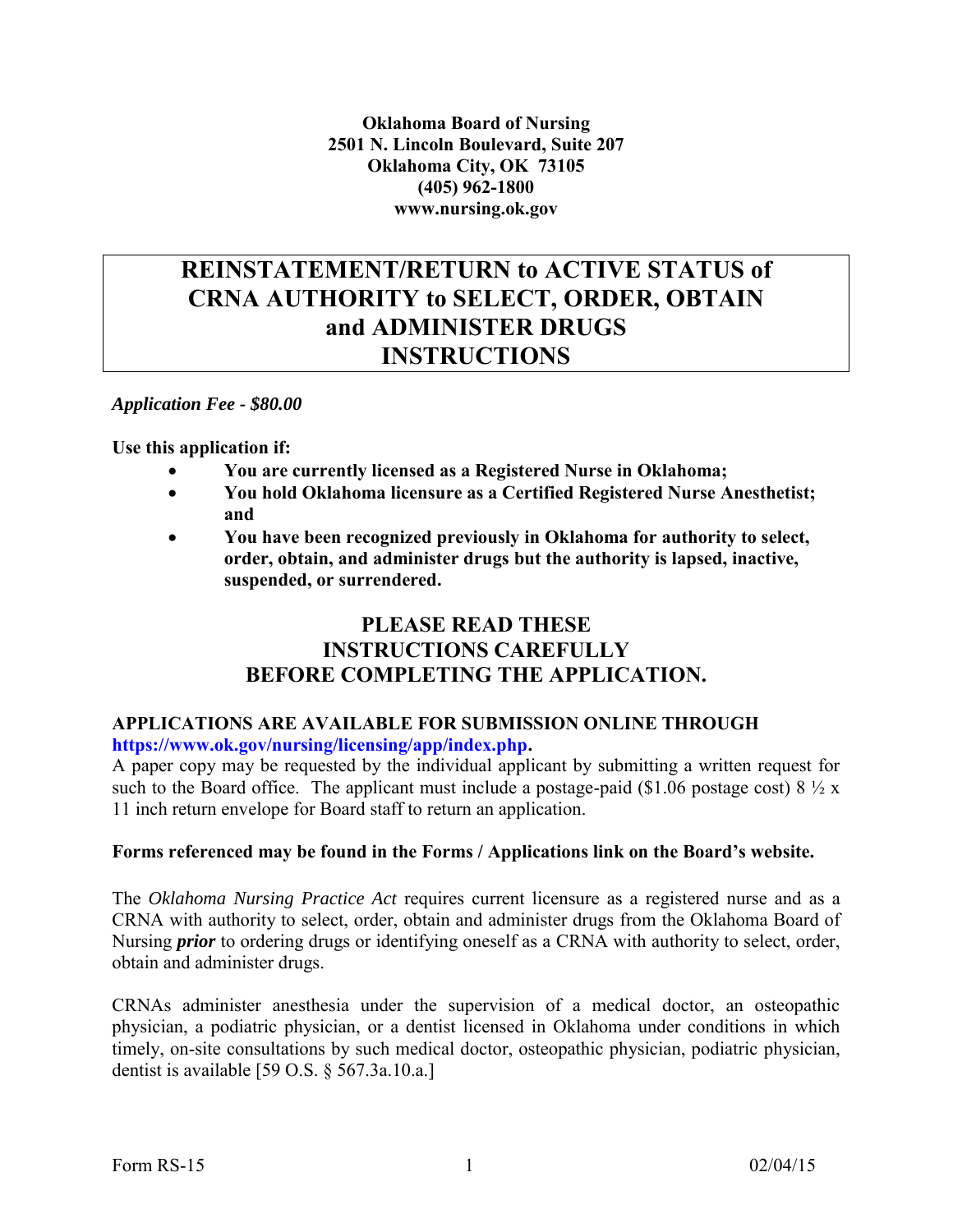A Certified Registered Nurse Anesthetist, under the supervision of a medical doctor, osteopathic physician, a podiatric physician, or dentist licensed in this state, and under conditions in which timely, on-site consultation by such medical doctor, osteopathic physician, podiatric physician, dentist is available, shall be authorized, pursuant to an Inclusionary Formulary adopted by the Oklahoma Board of Nursing, to order, select, obtain and administer legend drugs, Schedules II through V controlled substances, devices, and medical gases only when engaged in the preanesthetic preparation and evaluation; anesthesia induction, maintenance and emergence; and postanesthesia care. A Certified Registered Nurse Anesthetist may order, select, obtain and administer drugs only during the perioperative or periobstetrical period.

Authority to select, order, obtain, and administer drugs must be renewed every two years concurrently with RN licensure and advanced practice recognition renewals.

The *Inclusionary Formulary* should be accessed on the Board's webpage at: [www.nursing.ok.gov/prac-crnafrm.pdf](http://www.ok.gov/nursing/prac-crnafrm.pdf)

## **REQUIREMENTS for REINSTATEMENT or RETURN to ACTIVE of CRNA AUTHORITY to SELECT, ORDER, OBTAIN and ADMINISTER DRUGS**

**Licensure and Advanced Practice Requirements***:* Approval for authority to select, order, obtain and administer drugs requires current licensure in Oklahoma as a Registered Nurse and as a Certified Registered Nurse Anesthetist.

**Educational Preparation***:* The CRNA applying for reinstatement of authority to select, order, obtain and administer drugs must submit documentation verifying completion of a minimum of eight (8) units of continuing education in advanced pharmacology related to the administration of anesthesia as recognized by the American Association of Nurse Anesthetists within the two-year period immediately preceding the date of application. In addition, an official transcript of the initial CRNA education must be submitted from the nurse anesthetist educational program, if not already on file at the Board office.

 If reinstatement is not approved **within two years** of the expiration of authority to order, select, obtain and administer, the applicant will be required to meet initial application criteria.

**Current National Certification**: You must hold current certification as a CRNA with the Council on Certification/Recertification of Nurse Anesthetists.

**Renewal Requirements***:* Authority to select, order, obtain, and administer medication must be renewed concurrently with Registered Nurse and APRN renewals in even-numbered years.

 If you are applying for reinstatement of your authority to select, order, obtain, and administer recognition within 90 days prior to the expiration date of your license, you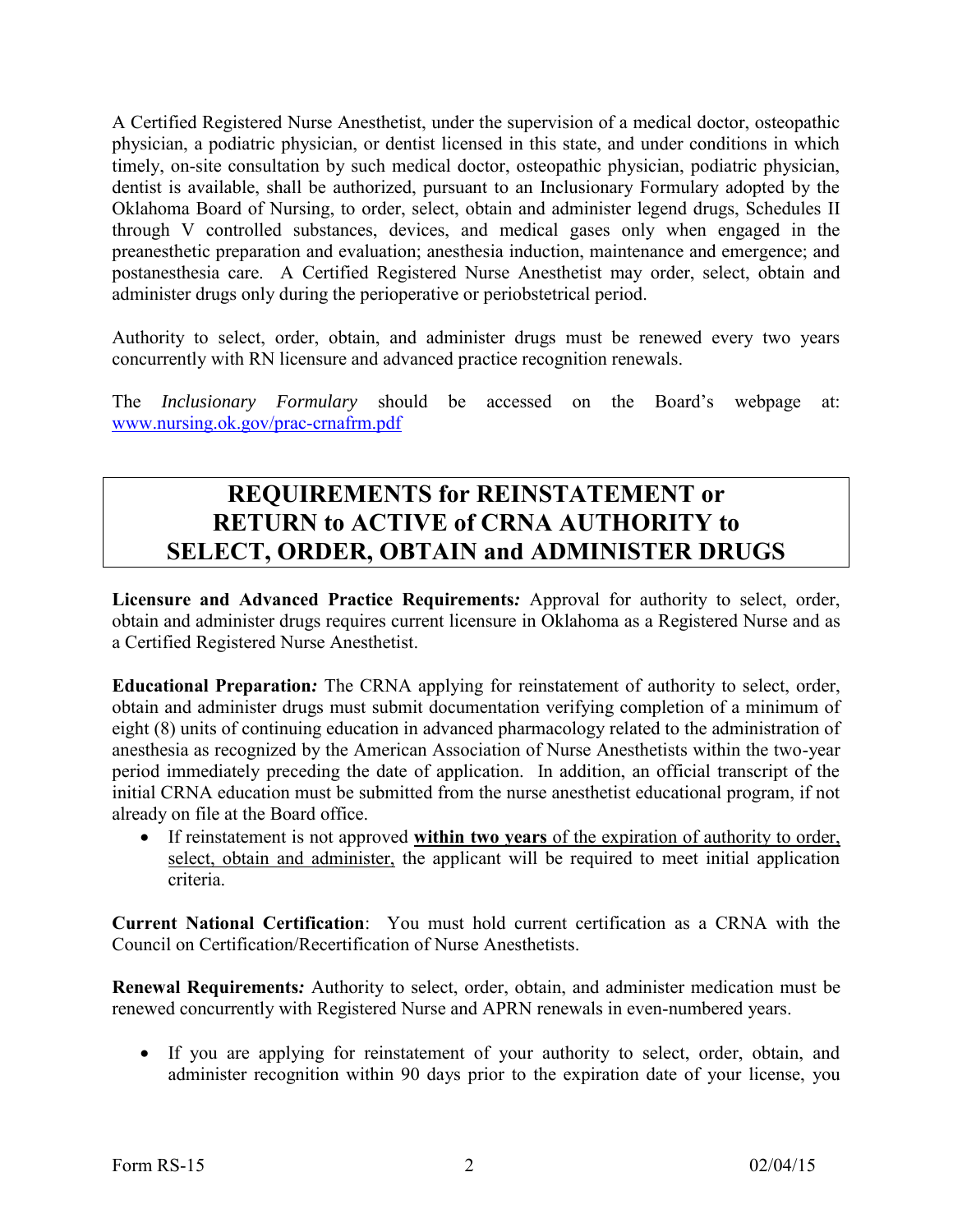must renew your RN and APRN licenses prior to the date the reinstatement of authority to select, order, obtain, and administer recognition is granted.

**Review of criminal charges, disciplinary action, or judicial declaration of incompetence**: Applicants for reinstatement/return to active status of CRNA authority to select, order, obtain, and administer drugs who have ever been summoned, arrested, taken into custody, indicted, convicted or tried for, or charged with, or pleaded guilty to, the violation of any law or ordinance or the commission of any misdemeanor or felony, or requested to appear before any prosecuting attorney or investigative agency in any matter; **or** have ever had disciplinary action taken against another nursing or health-related license, recognition, or certification; **or** have ever been judicially declared incompetent are required to notify the Oklahoma Board of Nursing if the incident has not previously been reported in writing to the Board. A "report in writing" means that the applicant/licensee provided a signed and dated description stating in his/her own words the date, location, and circumstances of the incident, and if applicable, the resulting action taken by the court, agency, or disciplinary board. The report may be in the form of a letter or a statement in the provided space on the application. The report must be accompanied by certified court records or a board order. A verbal report does not constitute a "report in writing". A written report not accompanied by a full set of certified court records or the board order(s) does not constitute a "report in writing". Failure to report such action is a violation of the *Oklahoma Nursing Practice Act*.

# **INSTRUCTIONS FOR COMPLETION OF THE APPLICATION**

- 1. *Completion of application*: The application should be completed and submitted online on the Board's website: [https://www.ok.gov/nursing/licensing/app/index.php.](https://www.ok.gov/nursing/licensing/app/index.php) You must complete all sections of the application **using your name as it appears on your license card**.
	- If you have had a name change since your license has not been in an active status, you must submit a *Name Change Request Form*, fee and the required supporting documentation. You may obtain the *Name Change Request* form on the Board's website, by clicking on the link to "Forms/Applications" or at this link: [http://www.nursing.ok.gov/namechange.pdf](http://www.ok.gov/nursing/namechange.pdf)

**You must provide a Social Security number on the application**. This information is mandatory, pursuant to 56 O.S. § 240.21A.

**If submitting a hard copy application, you may NOT use correction fluid on the application**. When you are finished entering your information, sign the application LEGIBLY, using your full legal name.

 *Fee:* Payment can be made in the form of VISA, MasterCard or electronic fund transfer when completing the application online in the License Registration link.

 If a hard copy application is submitted, attach to your application to the Board office the appropriate fee payable by cashiers check, money order, or personal check. If the fee is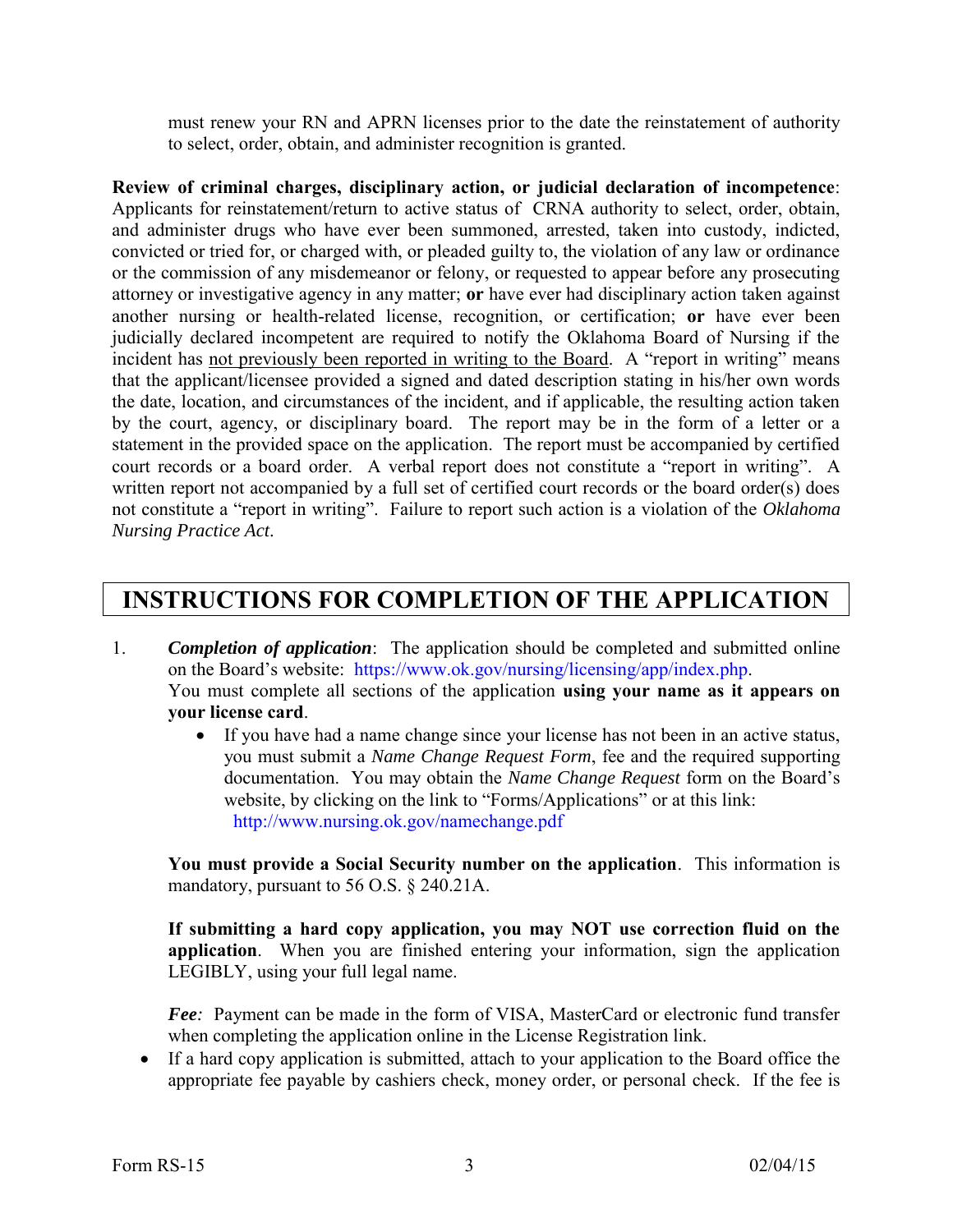not submitted with the application or if the fee is incorrect, the application will be immediately returned without review. Fees submitted are not refundable

2. *Criminal Charges, Disciplinary Action, or Judicial Declaration of Mental Incompetence:* If you answer "yes" to the criminal charges, discipline, or competency questions on the application, you must submit a statement on the application form, describing the date, location and circumstances of the incident, and the resulting action taken by the court or disciplinary board. If you have more than one incident you are reporting, you must speak to every case/charge that has been filed. If you have reported a history of being summoned, arrested, taken into custody, indicted, convicted or tried for, or charged with, or pleaded guilty to, the violation of any law or ordinance or the commission of any misdemeanor or felony, or being requested to appear before any prosecuting attorney or investigative agency in any matter, you must submit **certified copies** of the **Information Sheet** (brief summary of the incident prepared by the court), **Affidavit of Probable Cause**, **Charges** (listing of the charges brought against you), **Judgment and Sentencing** (findings of the court and sentence imposed), and verification that sentencing requirements are complete. Certified copies are copies of court records obtained from the courthouse in the county/state where the action occurred, dated and signed by the court clerk, and affixed with the court seal. You may obtain these documents from the courthouse in the county/city or in the federal court of the district in which the court action occurred. If no records are found, have the agency provide a certified letter stating no records were found in a search from the date of offense through current. **Internet court documents (such as OCIS case reports) and faxed records will not be accepted. Please note that you must report all arrests and/or charges that have been brought against you**.

If you have reported a history of disciplinary action taken against a nursing license, certification or registration, any professional or occupational license, registration, or certification and/or any application for a nursing or professional or occupational license, registration, or certification or if there is currently any investigation of your nursing license, registration, or certification; and/or any professional or occupational license, registration, or certification; and/or any application for a nursing and/or professional or occupational license, registration, or certification in any state, territory or country, please request that a certified copy of the Board order be submitted directly to the Board office from the licensing agency. If you have reported a history of judicial declaration of mental incompetence, please contact the Board office for further instructions.

3. *Evaluation of CRNA Credentials:* Please complete the section on educational credentials accurately and completely. You must request that an official transcript with verification of your nurse anesthetist educational program be submitted, unless the official transcript was previously submitted for advanced practice licensure. In addition, you must provide your CRNA certification number, so that your current national certification can be verified online.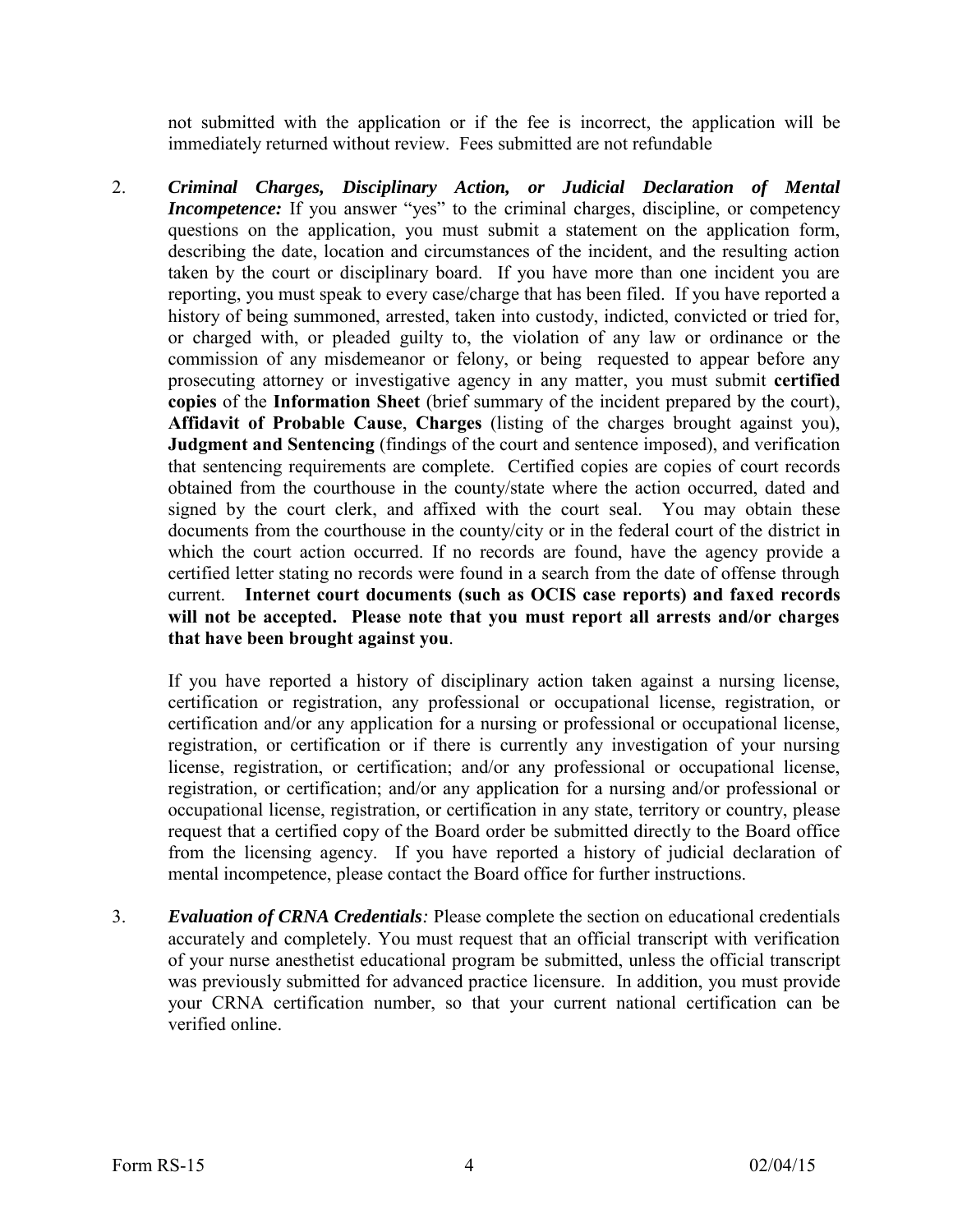- 4. *Evaluation of Educational Preparation for Authority to Select, Order, Obtain and Administer Drugs:* Please complete the section on educational experience in pharmacology to include all education submitted for evaluation. Submit documentation verifying continuing education in advanced pharmacology related to the administration of anesthesia as recognized by the American Association of Nurse Anesthetists (AANA) within the two year period immediately preceding the date of application. The documentation must include copies of certificates of completion verifying date of completion, target audience, name of course, name of licensee, number of units, and recognition by AANA. Please note that ACLS, PALS, and CPR courses do not meet the requirements for reinstatement.
	- **If the CRNA authority to select, order, obtain and administer drugs has been lapsed or inactive for less than two years** prior to receipt of a completed application in the Board office, the CRNA must provide evidence of **eight (8) units** of continuing education in advanced pharmacology relating to the administration of anesthesia, as recognized by AANA, obtained within the two year period immediately preceding date of application.
	- **If the CRNA's authority to select, order, obtain and administer drugs has been lapsed or inactive for two years or more** prior to receipt of a completed application in the Board office, the CRNA must meet the initial educational requirements of **fifteen (15) units** of continuing education in advanced pharmacology relating to the administration of anesthesia, as recognized by AANA, obtained within the two year period immediately preceding date of application.
- 5. *DEA and OBNDD Registration:* The CRNA with authority to select, order, obtain, and administer drugs who selects, orders, obtains, and administers Schedule II-V drugs will comply with state and Federal Drug Enforcement Administration (DEA) and Oklahoma Bureau of Narcotics and Dangerous Drug (OBNDD) requirements prior to selecting, obtaining, ordering, and administering controlled substances. Please complete the affidavit provided on the application form. The Oklahoma Board of Nursing must be notified immediately in writing when DEA registration is received. If either the OBNDD or the DEA registration lapses or is otherwise in an inactive status, the CRNA must immediately notify the Oklahoma Board of Nursing and cease selecting, ordering, obtaining and administering Schedule II-V drugs.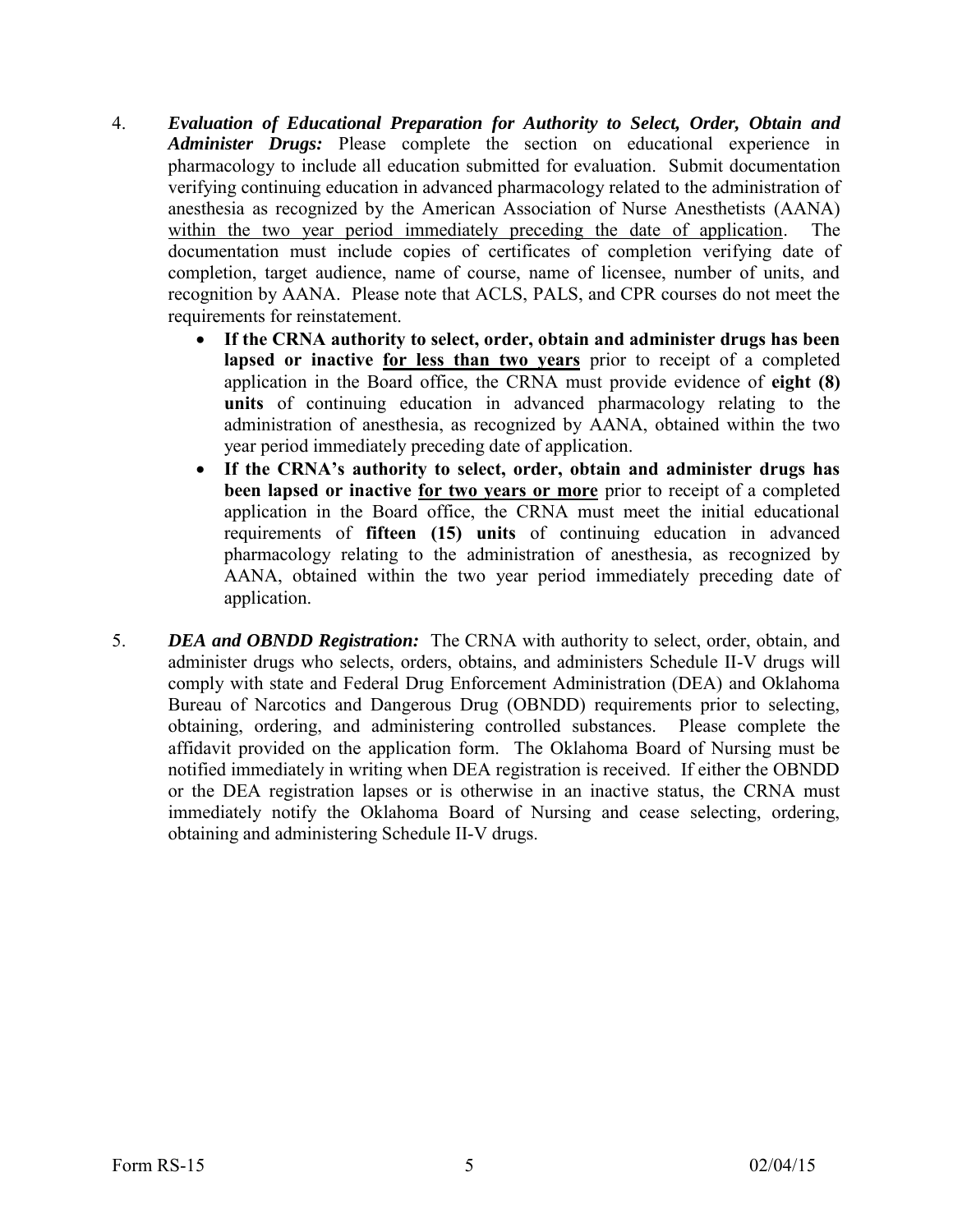# **GENERAL INFORMATION**

You are required to notify the Board in writing of any address changes within 30 days of the change. This notification must be signed and submitted in person, by mail, online, or by facsimile.

Your application to the Board is valid for one year after receipt. After that time, a new application and fee must be submitted. If you take and fail the examination, a rewrite application and fee must be submitted.

Applications are processed in the order they are received. You may view average processing times of a completed application on the Board's website in the Agency Data / Statistics / Quarterly Statistics link. Repeated telephone calls to check on the status of your application will delay, rather than facilitate, the processing of your application. **Fees submitted are not refundable**.

If it is necessary to submit additional information/documents after your application is received, please attach the form titled "Information to be Added to the Application" to the document (see attached form). If the document is coming directly from another individual or entity, please provide the form to that individual or entity. This will help to ensure the document is added to your application file without delay.

In accordance with Oklahoma law (59 O.S. §567.7 (E)), the Executive Director shall suspend the license or certificate of a person who submits a check, money draft, or similar instrument for payment of a fee which is not honored by the financial institution named. The suspension becomes effective ten (10) days following delivery by certified mail of written notice of the dishonor and the impending suspension to the person's address on file. Upon notification of suspension, the person may reinstate the authorization to practice upon payment of the fees and any and all costs associated with notice and collection. The suspension shall be exempt from the Administrative Procedures Act.